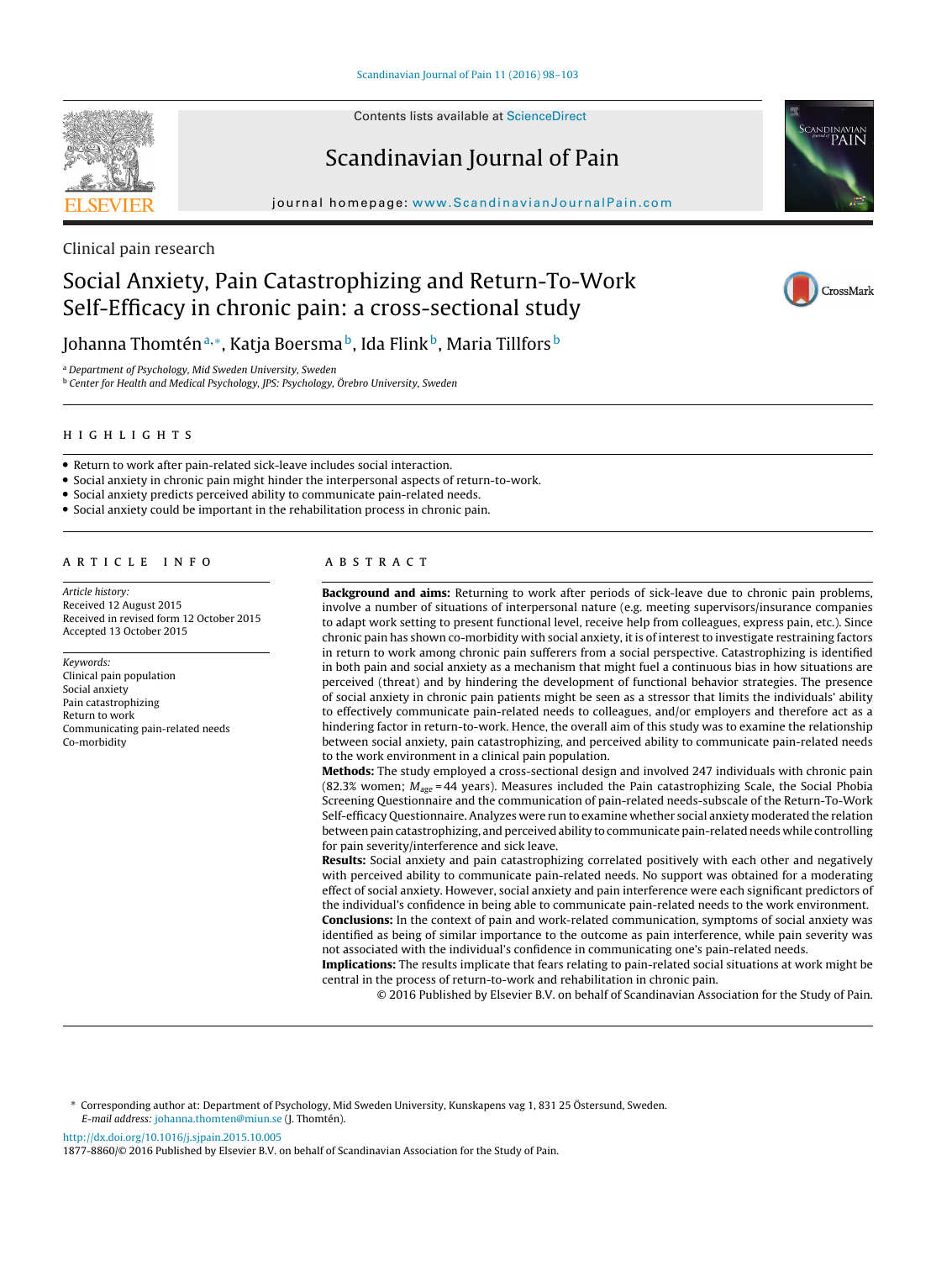With about one fifth of the European population reporting chronic pain [\[1,2\],](#page-5-0) this results in considerable societal costs for sick leave, loss of work force and treatment interventions [\[3\].](#page-5-0) In Sweden, musculoskeletal pain constitutes a major cause for sick leave and early retirement [\[4\].](#page-5-0) Apart from pain-related functional limitations, individuals with persistent pain commonly report comorbid emotional problems such as anxiety and depression [\[5\].](#page-5-0) Individuals with persistent pain commonly report co-morbid emotional problems such as anxiety and depression which creates an extra burden both for the suffering individual and for the society in terms of extra costs due to disability and treatment failures [\[5\].](#page-5-0) There is an urgent need to understand mechanisms involved in comorbid pain and emotional disorders, and in particular obstacles for returning to work among individuals with these problems.

From a biopsychosocial perspective, both disability and returnto-work are explained by complex interactions among a variety of factors, including pain, physical and emotional impairments, and social disability  $[6-8]$ . Not only do such factors contribute to the aetiology of pain, but they also have reciprocal effects on one another that may worsen and perpetuate each other and the intensity and duration of disability  $[6,9]$ . The biopsychosocial model of disability in pain has been criticized for its over-emphasis of the 'psycho'—part of the biopsychosocial theory and for underemphasizing social aspects  $[10]$ . Since then, it has been noted that the area is now characterized by a growing emphasis on social factors within occupational disability [\[11\].](#page-5-0)

One of the best empirically supported pain models describing the mechanisms in persistent musculoskeletal pain is the Fear-Avoidance model (FA) [\[12,13\].](#page-5-0) According to the FA model, pain catastrophizing leading to pain-related fear and avoidance is a keyconcept in the maintenance of pain. Pain catastrophizing, in terms of negative cognitive distortions regarding the meaning of pain and its consequences, are known to predict disability, pain and illness behaviour over time [\[14,15\].](#page-5-0) Lately it has been suggested that catastrophizing represents a behavior pattern of repetitive negative thinking [\[16\],](#page-5-0) working as a maintaining factor with the function to down regulate unpleasant inner experiences. Such patterns may be described, not just in pain but also in several emotional disorders such as in anxiety (worry) and in depression (rumination) [\[17\].](#page-5-0)

An anxiety disorder that has shown co-morbidity with chronic pain is social anxiety disorder with the central fear of being negatively evaluated by others in social situations [\[18\].](#page-5-0) Social triggers are described to activate a threat response in terms of physiological and emotional arousal, increases self-focused attention and catastrophic assumptions which commonly leads to escape- and avoidance-behaviors of overt social situations [\[19\].](#page-5-0) Since many situations that people with prolonged pain are involved in, are of interpersonal character (e.g. ask for/receive help due to functional limitations, communicate pain), it is motivated to examine social anxiety in chronic pain patients in the context of return to work and prolonged sick-leave. Catastrophizing and overt avoidance seem to be central components to both conditions.

In contrast to catastrophizing, a buffering factor associated with return to work and sick leave in chronic pain, is an individual's selfefficacy [\[20\].](#page-5-0) Self-efficacy is a concept characterized by an active involvement by the individual and an overarching belief that one has the ability to control the situation. High levels of self-efficacy are associated with higher functional level among chronic pain patients [\[21\].](#page-5-0) A specific aspect of self-efficacy is termed returnto-work-self-efficacy, which refers to an individual's confidence in his/her ability to meet work-demands, adapt work-tasks to pain and to communicate pain-related needs. Low levels of return-towork-self-efficacy have been linked to increased risk of prolonged sick-leave [\[22\].](#page-5-0) Difficulties in communicating ones needs are typical also in social anxiety since this behavior usually activates catastrophic thinking regarding social expectations from others. In chronic pain patients, with high levels of pain catastrophizing and symptoms of social anxiety, the summarized effect of these factors might limit the individual's ability to effectively communicate pain-related needs to a colleague, or employer, therefore hindering a functional work-setting. Over time, such obstacles could be risk-factors for prolonged sick-leave and failures of return-to-work among individuals with chronic pain.

Based on the knowledge in high comorbidity between emotional problems and chronic pain, and shared characteristics in terms of catastrophic thinking, this poses the question whether social anxiety might moderate the link between catastrophizing and perceived ability to communicate pain-related needs in a chronic pain population.

## **1. Aim**

The current study sought to examine social anxiety in chronic pain by focusing on aspects of these concepts that from a theoretical point of view might constitute shared entities. By focusing on catastrophizing and self-efficacy related to one's ability to communicate pain-related needs, two factors central to both pain and social anxiety were examined in the analyzes. In addition the study examined if social anxiety could moderate the association between pain catastrophizing and self-efficacy regarding the communication of pain-related needs.

#### **2. Methods**

#### 2.1. Design

The current study is a cross-sectional study conducted as a survey among patients at a pain clinic.

#### 2.2. Participants and setting

The study is based on self-selection. Respondents were 247 individuals with different forms of chronic pain, such as musculoskeletal pain (back, neck), generalized pain (e.g. fibromyalgia), neuropathic pain, specific pain (orofacial pain, genital pain), referred to a pain clinic in Sweden. .195 (82.3%) were women. Participants were 20–64 years old  $(M = 44.4)$ . About half of the sample (50%) had a college-education and 28% had a universitydegree which is fairly representative for the Swedish population (45% college-education, 34% university degree), [\[23\].](#page-5-0) The study is part of the Social-Anxiety-Pain (SAP) project at Örebro University. The SAP project is run in collaboration with Uppsala Pain Clinic, which is connected, to the National Register for Pain Rehabilitation (NRS) [\[24\].](#page-5-0) The NRS collects and analyses data from different pain rehabilitation centers in Sweden in order enable systematic quality assurance of the specialist care for complex chronic pain. The NRS is also used for research. The SAP project started in 2011 with the aim of examining comorbidity between chronic pain and social anxiety. The Uppsala pain clinic receives about 1000 referrals per year, but far from all of them enter the treatment program that was the starting point for the current study. Approximately 400 patients receive treatment interventions each year at the clinic and were invited to participate in the current study during the period when data was collected (2011-2012).

#### 2.3. Measures

The current study includes data on social anxiety, pain catastrophizing, return-to-work-self-efficacy, pain severity, pain interference, and sick- leave. From the NRS the measures of paincatastrophizing, pain-severity and pain-interference were used.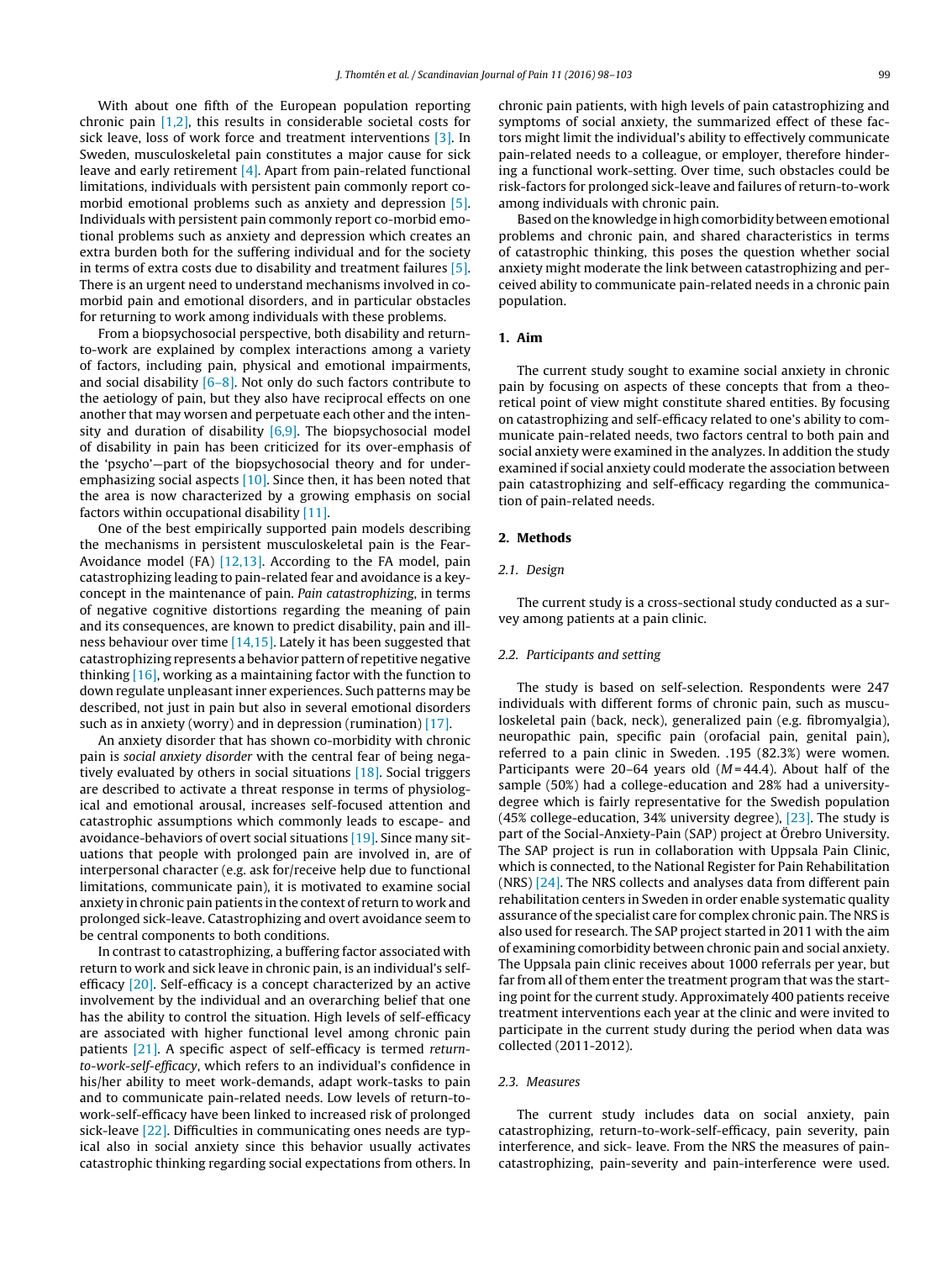The remaining measures were collected within the SAP project. Data on sick-leave was collected through the patients medical journal as current sick-leave and at what percentage. Swedish versions for all scales were used.

#### 2.3.1. Social anxiety

Social anxiety was measured with the Social Phobia Screening Questionnaire (SPSQ) [\[25\].](#page-5-0) In the current study, we only used the first part, which contains 14 questions about distress in different social situations (e.g. speaking or performing in front of a group of people, and expressing opinions in front of others). The participants rated themselves on a five-point scale with the response options: No distress (0) to severe distress (4). In a validation study using a diagnostic interview as a reference, the sensitivity of the SPSQ was found to be 100% and the specificity 95%. Lastly, this 14-item distress scale has been found to correlate highly with two well-established measures of social anxiety, the Social Phobia Scale,  $r = 0.77$ , and the Social Interaction Anxiety scale,  $r = 0.79$ [\[25,26\],](#page-5-0) which indicates an adequate concurrent validity for this scale. Norm data for the social distress scale is  $M = 20.7$  (SD = 8.9) for the general population  $[25]$  and M = 30.4 (SD = 8.7) for a clinical sample with social anxiety [\[27\].](#page-5-0) The social distress scale has been shown to have good internal consistency ( $\alpha$  = .90). The Cronbach's alpha for this scale was in the current study .93.

## 2.3.2. Pain catastrophizing

Pain catastrophizing was measured with the Pain Catastrophizing Scale (PCS) [\[28\],](#page-5-0) which is a 13-item self-inventory measuring pain-related catastrophizing. The instrument includes 3 subscales; helplessness ("When Im in pain, I constantly worry that the pain will not recover"), magnification ("When Im in pain, I worry that there is something seriously wrong with me") and rumination ("When Im in pain, I cant stop thinking about the pain"). The participants rated on a 5-point scale to what degree they have these thoughts when in pain  $(0 = not at all, 4 = all the time)$ . Norm data for the pain catastrophizing scale is  $20.9$  (SD = 12.50) for a clinical sample back pain patients [\[29\].](#page-5-0) The scale has shown good reliability [\[28,30,31\],](#page-5-0) and good internal consistency ( $\alpha$  = .87) [\[28\].](#page-5-0) In the present study Cronbach alpha was .93.

#### 2.3.3. Return-To-Work-Self-Efficacy

Return-To-Work-Self-Efficacy was measured with the Returnto-work-self-efficacy questionnaire (RTWSE-19) [\[22\],](#page-5-0) which is a 19-item self-inventory that measures an individuals confidence in being able to return to normal working conditions after an episode of pain. The participants rated themselves on an 11-point scale with the response options ranging from 0 (not convinced at all) to 10 (completely convinced). In a factor analysis by Shaw et al. [\[22\],](#page-5-0) the scale was shown to include three sub-scales; ability to face work demands, ability to adapt work tasks, and ability to communicate needs to employer and co-workers. In the present study, a chosen focus was on those aspects of return-to-work selfefficacy that might be affected by the presence of social anxiety, i.e. fears related to the social situation and being judged in a social context. Therefore, only the sub-scale on communication of painrelated needs was used. This part includes 7 items on how the individual grade his/her ability express and communicate pain and pain-related needs to his/her working environment(e.g. describing pain treatments to a supervisor, discussing factors that contribute to pain with a supervisor. explaining limitations to co-workers). A Swedish translation of the RTWSE scale was used which was validated within a large prevention trial conducted by our research group [\[32\].](#page-5-0) Prior to the start of this trial the questionnaire was translated by a person proficient in English and Swedish and thereafter back translated to ensure commensurability. Cronbach alpha

for the communication sub-scale is reported to .81 [\[22\]](#page-5-0) and was somewhat higher in the current study (.93).

#### 2.3.4. Pain severity and pain interference

The Multidimensional Pain Inventory, (MPI) [\[33\],](#page-5-0) was designed to measure chronic pain and its consequences from different perspectives. In the present study items included in two of the five subscales in part 1 were used. These were 2 items on pain severity (e.g. "how much pain do you have right now?") and 11 items on pain interference (e.g. "To what degree are your daily activities affected by pain?"). The participants graded each item on a 6-point scale ranging from 1 (not at all) to 6 (extremely high). These subscales have been shown to be both valid and reliable [\[34,35\].](#page-5-0) They have been shown to have good internal consistency (pain severity  $\alpha$  = .80; interference  $\alpha$  = .86). In the current study the Cronbach alpha was for pain severity 0.84 and for interference .87.

#### 2.4. Procedure

All patients registered at a NRS-associated clinic are routinely asked to fill in the NRS-questionnaire. On the first appointment to the Uppsala Pain Clinic each patient received written information about the study and was asked to fill in both the NRS and the additional data for the SAP project. For those who choose to participate, an informed consent was written. All participants were volunteers.

## 2.5. Ethical issues

The SAP project was approved by the Regional Ethical Committee in Uppsala.

## 2.6. Statistical analysis

The Statistical Package for Social Sciences, SPSS 20.0 for Windows was used for all statistical analyses (SPSS Inc., Chicago, IL). In a first step of the analyses descriptive data for pain catastrophizing, social anxiety, ability to communicate pain-related needs (RTWSE), pain severity, pain interference, and data on sick leave was reported. Pearson's r was conducted to investigate relations between variables of interest. To investigate the moderating effect of social anxiety to the relation between pain catastrophizing and RTWSE the PROCESS tool developed by Andres F. Hayes [\[36\],](#page-5-0) implemented in SPSS was used. Before the regression based approach was run, the data was checked for multicollinearity between the five predictors pain catastrophizing, social anxiety, pain severity, pain interference, and data on sick-leave by using Pearson's r. The inter-correlations should in this case not be above .80 or .90 [\[36\].](#page-5-0) The analyzes were controlled for pain severity, pain interference and data on sick leave. The PROCESS tool was used to center the outcome, the predictors and the moderator, create the interaction variable (social anxiety  $\times$  pain catastrophizing) and to conduct simple slopes analysis in case of a significant interaction effect.

# **3. Results**

Descriptive data for pain catastrophizing, social anxiety, RTWSE, pain severity, pain interference, and data on sick-leave are pre-sented in [Table](#page-3-0) 1. The n differs somewhat for the separate subscales due to missing data, which was greater for the RTWSE-subscale and smaller for pain severity. The data are in line with cut-offs on the PCS in clinical samples (PCS = 24)  $[30]$ . People in the current study reported lower social anxiety in comparison to clinical levels in a general population (M = 20.7, SD = 8.9)  $[25]$ . Mean scores of the communication subscale of RTWSE were somewhat lower than what has been reported for acute pain samples  $(M = 7.0)$  [\[24\].](#page-5-0) Around 24% of the total sample was on 100% sick leave.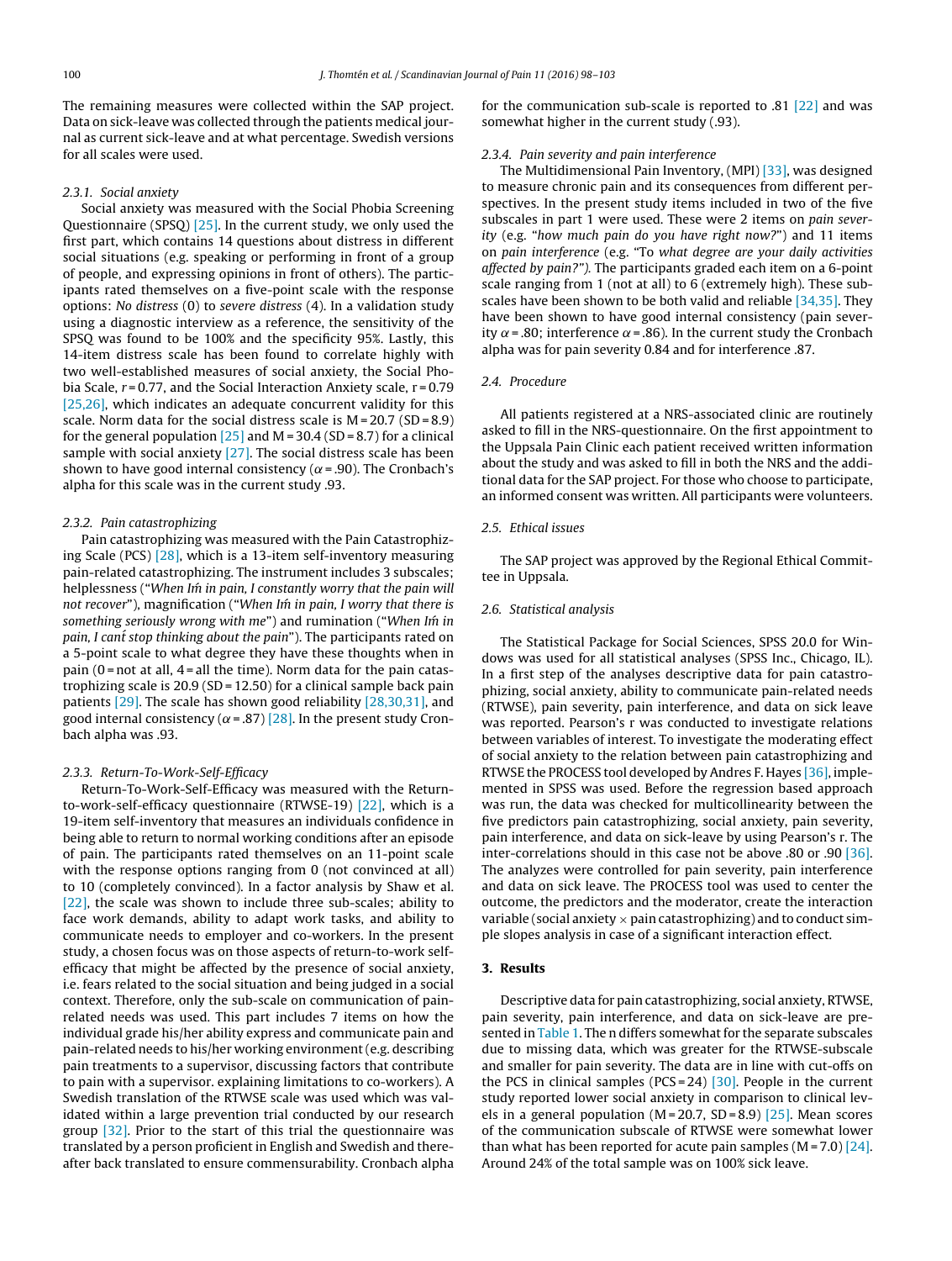<span id="page-3-0"></span>

|--|--|

Descriptive statistics (N = 247).

| Variables                   | Women        |     | Men          |    | Total        |     |
|-----------------------------|--------------|-----|--------------|----|--------------|-----|
|                             | M(SD)        | n   | M(SD)        | n  | M(SD)        | N   |
| Pain Catastrophizing (0-52) | 22.83(10.80) | 189 | 25.44(14.68) | 41 | 23.29(11.59) | 230 |
| Social Anxiety (0-56)       | 14.78(11.78) | 189 | 12.83(12.11) | 42 | 14.43(11.84) | 231 |
| RTWSE (0-70)                | 42.22(18.46) | 178 | 38.69(19.45) | 36 | 41.63(18.63) | 214 |
| Pain Severity (1-6)         | 4.15(0.91)   | 190 | 4.16(1.16)   | 44 | 4.15(0.96)   | 234 |
| Pain Interference (1–6)     | 4.43(0.93)   | 186 | 4.51(0.98)   | 44 | 4.44(0.94)   | 230 |
| Sick-leave 100%             |              |     |              |    |              |     |
| Yes $(n, \mathcal{X})$      | 46(25.1)     |     | 16(39)       |    | 62(27.7)     |     |
| No $(n, \mathcal{X})$       | 137(74.9)    |     | 25(61)       |    | 162(72.3)    |     |
|                             |              |     |              |    |              |     |

\* RTWSE = The Return-to-work self-efficacy questionnaire subscale: ability to communicate pain-related needs

#### **Table 2**

Correlations between Pain Catastrophizing, Social Anxiety, RTWSE, Pain Severity, Pain Interference, and Data on Sick-leave.

|                              |                              |                          |                               |                          |                          | 6                        |
|------------------------------|------------------------------|--------------------------|-------------------------------|--------------------------|--------------------------|--------------------------|
| 1. Pain Catastrophizing      |                              | $\equiv$                 | $\overline{\phantom{m}}$      | $\overline{\phantom{m}}$ | $\overline{\phantom{0}}$ |                          |
| 2. Social Anxiety            | $.39^{**}$ (n = 228)         | $\overline{\phantom{0}}$ | $\overline{\phantom{m}}$      | $\overline{\phantom{m}}$ | -                        |                          |
| 3. RTWSE                     | $-.25$ " (n = 213)           | $-.28$ $(n=212)$         |                               | $\overline{\phantom{m}}$ |                          |                          |
| 4. Pain Severity             | $.23$ <sup>*</sup> $(n=219)$ | $17^{**}$ (n = 219)      | $-0.11(n=204)$                | $\overline{\phantom{0}}$ |                          |                          |
| 5. Pain Interference         | $.33^{**}$ (n = 221)         | $.22^{**}$ (n = 227)     | $-.26$ $(n=209)$              | $.44$ $(n=225)$          |                          |                          |
| 6. Sick-leave, 100% (Yes/No) | $.16^{*}$ (n = 224)          | $.12^{ns}$ (n = 229)     | $-0.03^{\text{ns}}$ (n = 210) | $.16^{*}$ (n = 227)      | $.28$ $(n=228)$          | $\overline{\phantom{0}}$ |
|                              |                              |                          |                               |                          |                          |                          |

ns = non-significant; RTWSE = the Return-To-Work Self-Efficacy questionnaire subscale: ability to communicate pain-related needs.

 $p < 0.05$ 

#### **Table 3**

Linear model of predictors of perceived ability to communicate pain-related needs.

| Outcome variable | Model                           | B       | SE B |                      | $95\%$ CI for B |             |
|------------------|---------------------------------|---------|------|----------------------|-----------------|-------------|
|                  |                                 |         |      |                      | Lower bound     | Upper bound |
| RTWSE            | Constant                        | 8.50    | 1.01 | 8.45                 | 6.52            | 10.48       |
|                  | Catastrophizing                 | $-0.31$ | 0.24 | $-1.26$              | $-0.79$         | 0.18        |
|                  | Social Anxiety                  | $-0.69$ | 0.29 | $-2.36$              | $-1.26$         | $-0.11$     |
|                  | Interaction ( $SA \times Cat$ ) | 0.19    | 0.27 | 0.72                 | $-0.34$         | 0.73        |
|                  | Pain Severity                   | 0.12    | 0.23 | 0.53                 | $-0.33$         | 0.57        |
|                  | Pain Interference               | $-0.71$ | 0.22 | $-3.26$ <sup>*</sup> | $-1.14$         | $-0.28$     |
|                  | Sick-leave                      | 0.26    | 0.46 | 0.56                 | $-0.65$         | 1.16        |

RTWSE = The Return-To-Work Self-Efficacy questionnaire subscale: ability to communicate pain-related needs; SA = Social anxiety; Cat = Catastrophizing;  $R^2$  for the Model = .16.

 $p < .001$ .

Apart from the association between pain severity and pain interference, the strongest correlation was found between pain catastrophizing and social anxiety, showing a medium positive correlation (see Table 2). The pain-related measures showed positive correlations with pain catastrophizing (medium) and social anxiety (weak) and were negatively correlated with perceived ability to communicate pain-related needs (weak). In addition, social anxiety and pain catastrophizing were also negatively correlated with perceived ability to communicate pain-related needs (weak).

The overall predictive model was significant  $[F(6, 183) = 5.18,$ p < .0001]. When controlling for pain severity, pain interference and sick leave no support was obtained for a moderating effect of social anxiety (see Table 3). However, social anxiety and pain interference were both significant predictors. The model explained 16% of the variance in return to work perceived ability to communicate painrelated needs.

#### **4. Discussion**

The current study examined pain catastrophizing, social anxiety and communication aspects of return to work self-efficacy in individuals with chronic pain, and the associations between these factors. All factors except sick leave were moderately/weakly correlated with the outcome. The explorative model explained 16% of the variance in perceived ability to communicate pain-related needs. An interesting finding was that symptoms of social anxiety was identified as a unique predictor of higher importance than pain severity and of similar importance as pain interference for the outcome of perceived ability to communicate pain-related needs. Further, the descriptive data of the current sample was in line with previous studies on pain catastrophizing [\[29\]. H](#page-5-0)owever, social anxiety did not moderate the relation between pain catastrophizing and the perceived ability to communicate pain-related needs as expected. The model might have gained by including a more generic measure of catastrophizing. By defining catastrophizing as a pattern of repetitive negative thinking, the concept might become less sensitive for specific content. This is further commented on later on.

That social anxiety predicted lower degree of perceived ability to communicate pain-related needs is interesting since there is little understanding of what implications social anxiety might have for individuals with chronic pain (e.g.[\[37\], f](#page-5-0)or a review). However, since the present data is limited to a cross-sectional setting causality cannot be inferred. Among pain patients with symptoms of social anxiety, expressing pain-related needs may be seen as an increased risk of being negatively evaluated by others. This might

 $p < 0.01$ 

 $\int_{\infty}^{\infty} p < .05$ 

<sup>\*\*</sup>  $p < 01$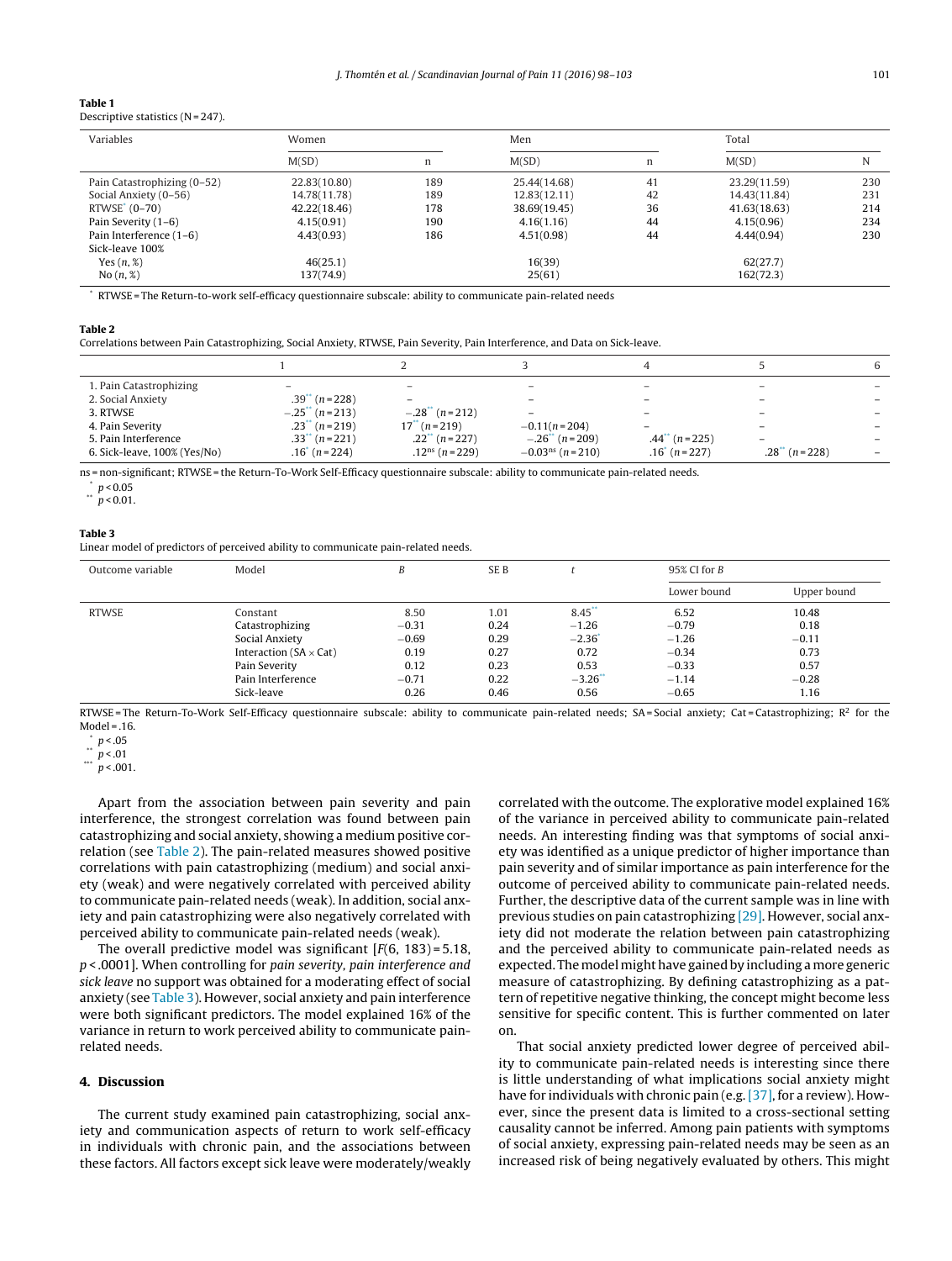result in the patient trying to 'hide' her pain in order to try to influence the social evaluation in a positive way and the person thereby becomes less effective in communicating needs. On the other hand, according to the Communal Coping Model of Pain Catastrophizing, it is also possible to view pain behaviors (communicating pain) as a safety behavior that partly relieves distress and social demands and increases social support [\[38\]. H](#page-5-0)owever, the current results could not be used to validate the Communal Coping Model. Since social anxiety negatively correlated with an individual's confidence in communicating pain-related needs, this merely indicates that the present results do not support the latter model but could be in favor of the former.

The present sample (chronic pain patients) reported lower scores on the outcome variable of perceived ability to communicate pain-related needs, in comparison to a clinical sample of individuals with *acute* work-related pain [\[22\]. T](#page-5-0)his might imply that an individual's belief in her ability to communicate pain may lower as time goes on. This tendency with decreased self-efficacy among certain groups of pain patients has been described by others in terms of lowered expectations of recovery in the course of pain [\[39\].](#page-5-0)

The present results are in line with previous research on the comorbidity between chronic pain and social anxiety disorder [\[37\].](#page-5-0) Yet, the mean of social anxiety in the current sample is lower when compared to social anxiety in a clinical sample before treatment [\[25\].](#page-5-0) One explanation could be that the sample was self-selected and not randomly selected. However, taking into account that there was a large dispersion around the mean of social anxiety this seems to illustrate a heterogeneous sample characteristic on this variable that might be due to a small subgroup of people with high levels on social anxiety.

Pain interference was associated with lower confidence in one's ability to communicate pain-related needs. When pain is judged as a major limitation, it seems plausible that the individual perceive his/her ability to communicate pain-related needs lower than what is the case at higher functional levels. In addition, since pain interference is closely associated with pain catastrophizing, it might be assumed that a cognitive pattern in terms of a negative interpretation bias might influence both the individuals' perception of the degree to which pain interferes with his/her functional level and with his/her confidence in communicating pain-related needs.

The level of pain catastrophizing was associated with increased pain interference and pain intensity, which is commonly reported ([\[14,28,42\]\).](#page-5-0) That pain catastrophizing was positively correlated with social anxiety, was not surprising either. Catastrophizing, rumination and worry might be described as different variants of coping with emotional distress where a behavior characterized by cognitive over-engagement in the perceived threat is used to regulate aversive emotional experiences. Such a behavior is reinforced in terms of operant learning since the threat is dealt with by the cognitive over-occupation of the specific content (e.g. pain). However, it has several drawbacks. First, it is a time-consuming strategy that negatively impacts on all other areas of the individuals' life. Secondly, the fears are repeatedly activated in the brain in several aspects (semantically, emotionally) and the strategy of regulating/decreasing them therefore logically will fail in the long run. This perspective on catastrophizing is in line with findings showing that the behavior of repetitive negative thinking is associated with less optimal emotional processing and problem solving and therefore maintenance of clinical conditions e.g. fear (of both pain and social threat)  $[40]$ . In the context of chronic pain and in the process of return-to work, an abstract mode of self-focus, might result in the person becoming worse in generating concrete ideas for solutions to a problem. In such terms catastrophizing seriously threatens problem solving and thereby the individuals ability to adequately address the problem of pain [\[40\].](#page-5-0)

In sum, the model explained part of the variance in perceived ability to communicate pain-related needs, but additional factors/mechanisms seem to be central to the outcome. Previous studies on return to work have proposed integrative biopsychosocial models including several components such as an individual's capacity for problem solving, creativity, and attachment to friends and family [\[20\].](#page-5-0)

#### 4.1. Limitations

A number of methodological limitations ought to be considered. The study was solely based on cross-sectional data and causal inferences regarding the role of specific factors for return to work self-efficacy cannot be drawn. In addition, the participants were self-selected and data on non-responders is missing, the representativeness of the sample is highly uncertain and continued studies using randomization are needed.

The only method used for data collection was self-assessment. It is possible that additional strategies (e.g. interviews) might have resulted in nuanced information regarding the difficulties experienced by the patients. However, when examining social difficulties, direct interactions between the participant and an interviewer might be biased in terms of the patients' sensitivity regarding how one might be judged by others. The answers may therefore simply mirror his/her opinion how to respond to others expectations [\[41\]. C](#page-5-0)atastrophizing was only measured related to pain and not to social situations, which may have resulted in a different pattern than the one obtained here. Finally, one has to keep in mind that confidence in ones ability to communicate is not the same thing as actual ability, and ability to communicate pain-related needs to oneś working environment does not guarantee that return to work is actually successful. Lastly, sick leave was included as a control variable in the present analyses but was not associated with perceived ability to communicate pain-related needs. Sick leave was only measured as categorical variable including those on 100% sick leave. Hence, those on part-time sick leave were categorized as working, which may have resulted in a biased variable and the loss of variance between those on sick-leave and those who were not. However, the majority of individuals on sick leave had a level of 100% sick leave. Those on part-time sick leave commonly stated a working-level of 50% or more, which was assumed to indicate a functional level characterized by a different pattern than among those not working at all. This factor may also be moderated by the time period of sick leave, where longer periods might lower the individuals' return to work self-efficacy.

Despite these limitations, the current study has several strengths and adds knowledge within the fairly unstudied area of pain and social anxiety.

#### 4.2. Conclusions and future needs

In the context of pain and return to work, symptoms of social anxiety seem to be a relevant aspect to bear in mind. While the main goal in most rehabilitation programs continues to be focused on pain relief and functional pain coping strategies, less interest has been given to the interplay between the chronic pain sufferer and his/her working environment in terms of ability to communicate pain-related needs. Data on social anxiety and the role of such symptoms for the development and maintenance of pain symptoms over time is still scarce and further studies using a prospective design is highly warranted. In order to match the functional needs of individuals at risk for long-term sick leave, it is of major importance to identify what interpersonal mechanisms operate the context of return-to-work.